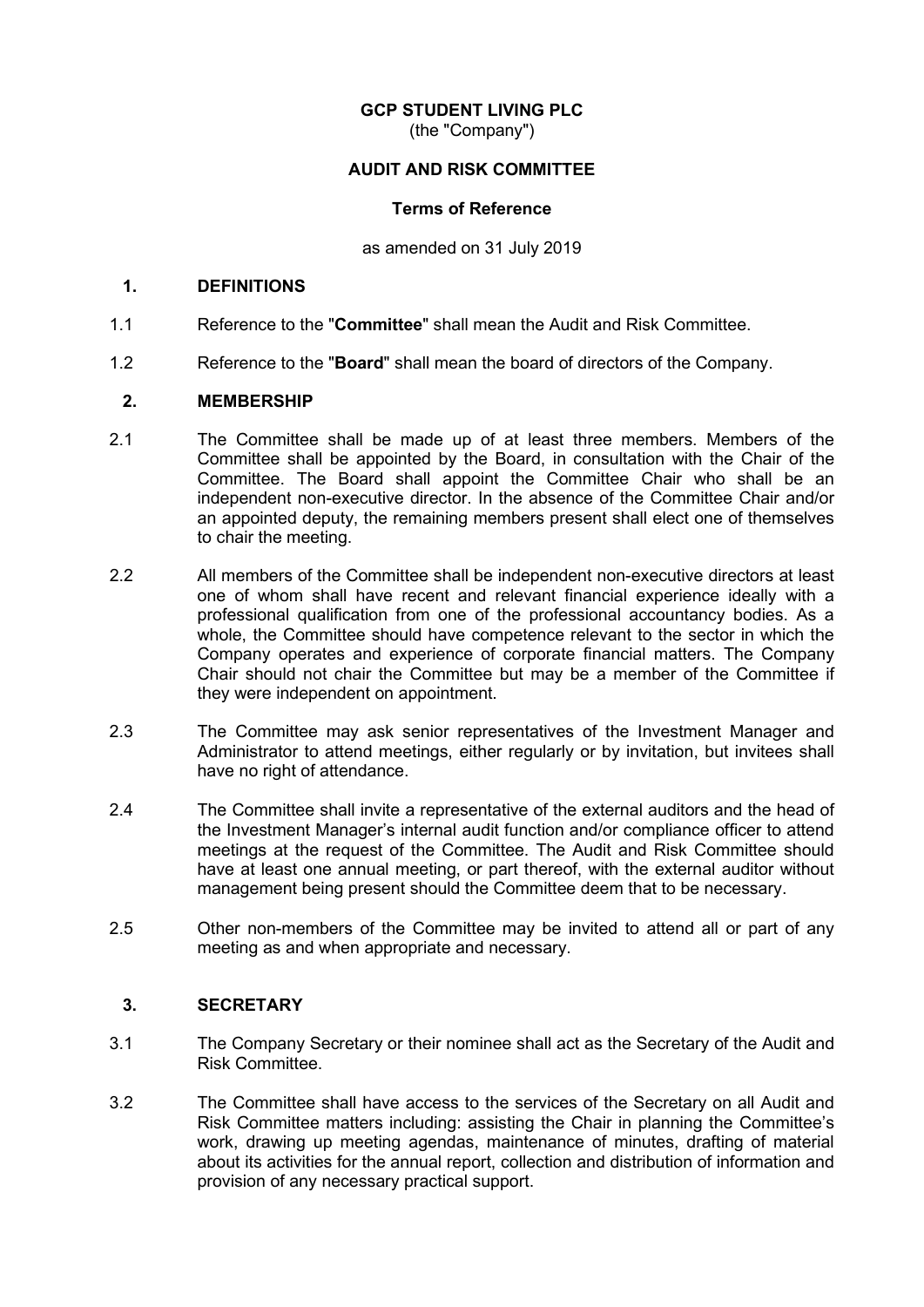# **4. QUORUM**

- 4.1 The quorum necessary for the transaction of business shall be two Committee members. A duly convened meeting of the Committee at which a quorum is present shall be competent to exercise all or any of the authorities, powers and discretions vested in or exercisable by the Committee. Other directors may attend the meetings by invitation but, if they are non-independent, they may not vote.
- 4.2 The members of the Committee shall, at the beginning of each meeting, declare the existence of any conflicts of interest arising and the secretary of the committee shall minute them accordingly.
- 4.3 The members of the Committee may meet for the despatch of business, adjourn and otherwise regulate meetings as they deem fit. Without prejudice to the foregoing, all or any of the members of the Committee may participate in a meeting of the Committee by means of a conference telephone or any communication equipment which allows all persons participating in the meeting to hear each other. A member of the Committee so participating shall be deemed to be present in person at the meeting and shall be entitled to fully participate and be counted in the quorum accordingly.

# **5. FREQUENCY OF MEETINGS**

- 5.1 The Committee shall meet at least on a quarterly basis at appropriate times in the financial reporting and audit cycle and otherwise as required.
- 5.2 A sufficient interval should be allowed between Committee meetings and main Board meetings to allow any work arising from the Committee meeting to be carried out and reported to the Board as appropriate.
- 5.3 Meetings can be requested by the external auditors if they consider that to be necessary.
- 5.4 Outside of the formal meeting programme, the Committee Chair will maintain dialogue with key individuals involved in the Company's governance, including the Board Chair and the external audit lead partner.

# **6. NOTICE OF MEETINGS**

- 6.1 Meetings of the Committee shall be convened by the Secretary of the Committee at the request of any of its members.
- 6.2 Unless otherwise agreed, notice of each meeting confirming the venue, time and date together with an agenda of items to be discussed, shall be forwarded to each member of the Committee, any other person required to attend and all other members of the Board, no later than five working days before the date of the meeting. Supporting papers shall be sent to Committee members and to other attendees as appropriate, at the same time.

# **7. MINUTES**

7.1 The Secretary shall minute the proceedings and decisions of all meetings of the Committee, including recording the names of those present and in attendance.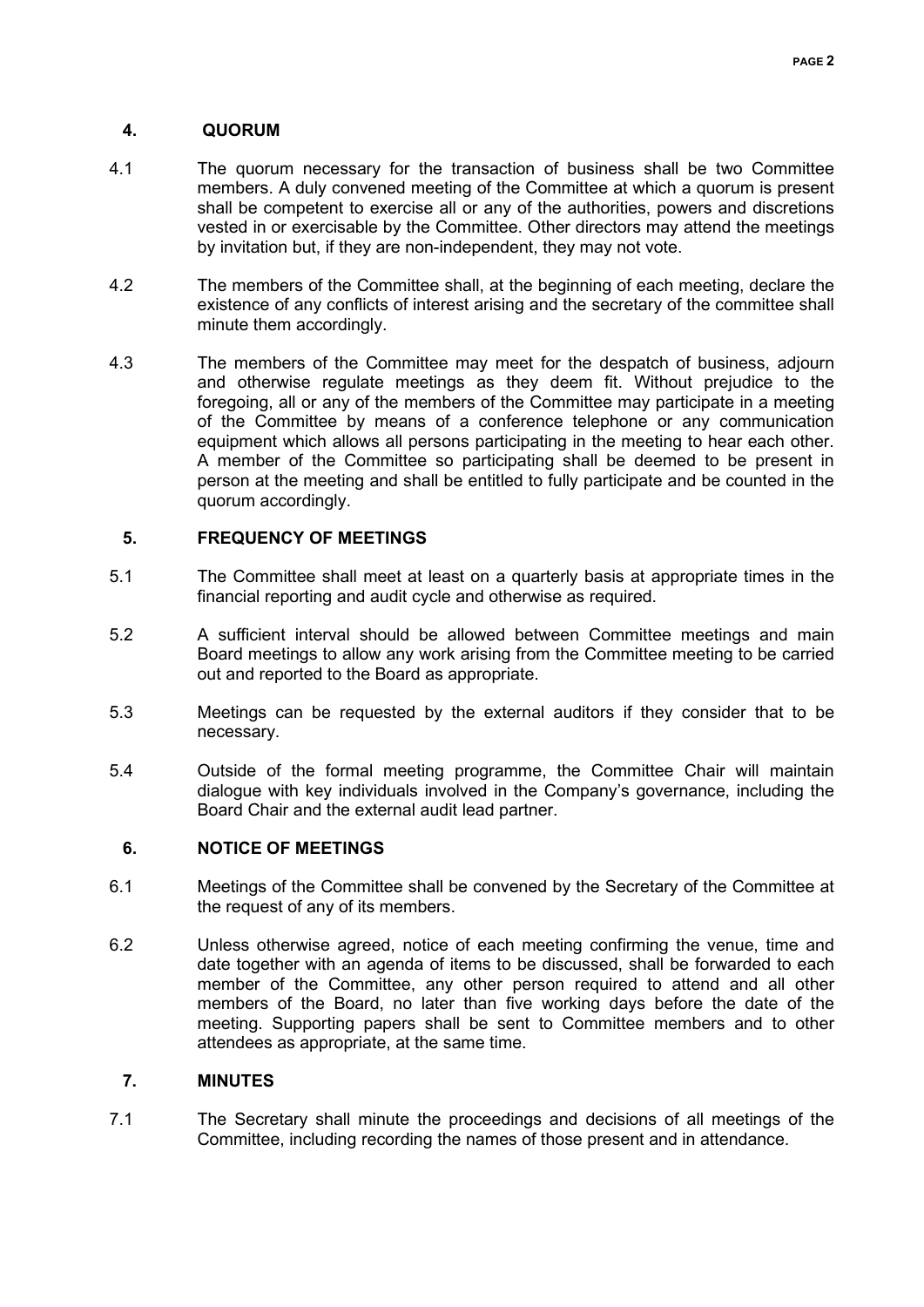7.2 Draft minutes of Committee meetings shall be circulated promptly to the Committee Chair and, thereafter, to all members of the Committee. Once approved, minutes should be circulated to all members of the Board unless it would be inappropriate to do so in the opinion of the Committee Chair.

# **8. ANNUAL GENERAL MEETING**

8.1 The Committee Chair shall attend the Annual General Meeting to answer shareholder questions on the Committee's activities and matters within the scope of the Committee's responsibilities.

# **9. DUTIES**

9.1 The Committee should carry out the duties below for the Company, major subsidiary undertakings and the group as a whole, as appropriate.

# 9.2 **Financial Reporting**

- 9.2.1 The Committee shall monitor the integrity of the financial statements of the Company, including its annual and half-yearly reports, quarterly management accounts, REIT compliance tests and any other formal announcement relating to its financial performance, reviewing significant financial reporting issues and judgments which they contain, having regard to matters communicated to it by the auditor.
- 9.2.2 In particular, the Committee shall review and challenge, where necessary, the Company's financial statements taking into account:
	- 9.2.2.1 the consistency of, and any changes to, accounting policies both on a year-on-year basis and across the Company/group;
	- 9.2.2.2 decisions requiring a major element of judgment;
	- 9.2.2.3 the methods used to account for significant or unusual transactions where different approaches are possible;
	- 9.2.2.4 whether the Company has followed appropriate accounting standards and, where necessary, made appropriate estimates and judgments, taking into account the views of the external auditor;
	- 9.2.2.5 the clarity and completeness of disclosures in the Company's financial reports and the context in which statements are made;
	- 9.2.2.6 significant adjustments resulting from the audit;
	- 9.2.2.7 assessing the basis on which the Company has been determined as a going concern and to disclose any material uncertainties identified during such assessment;
	- 9.2.2.8 for the purposes of the viability statement, robustly assessing:
		- (i) the current position of the Company and the Group and the emerging and principal risks facing them , including those that would threaten its business model, future performance, solvency or liquidity, and how they are identified, managed and mitigated; and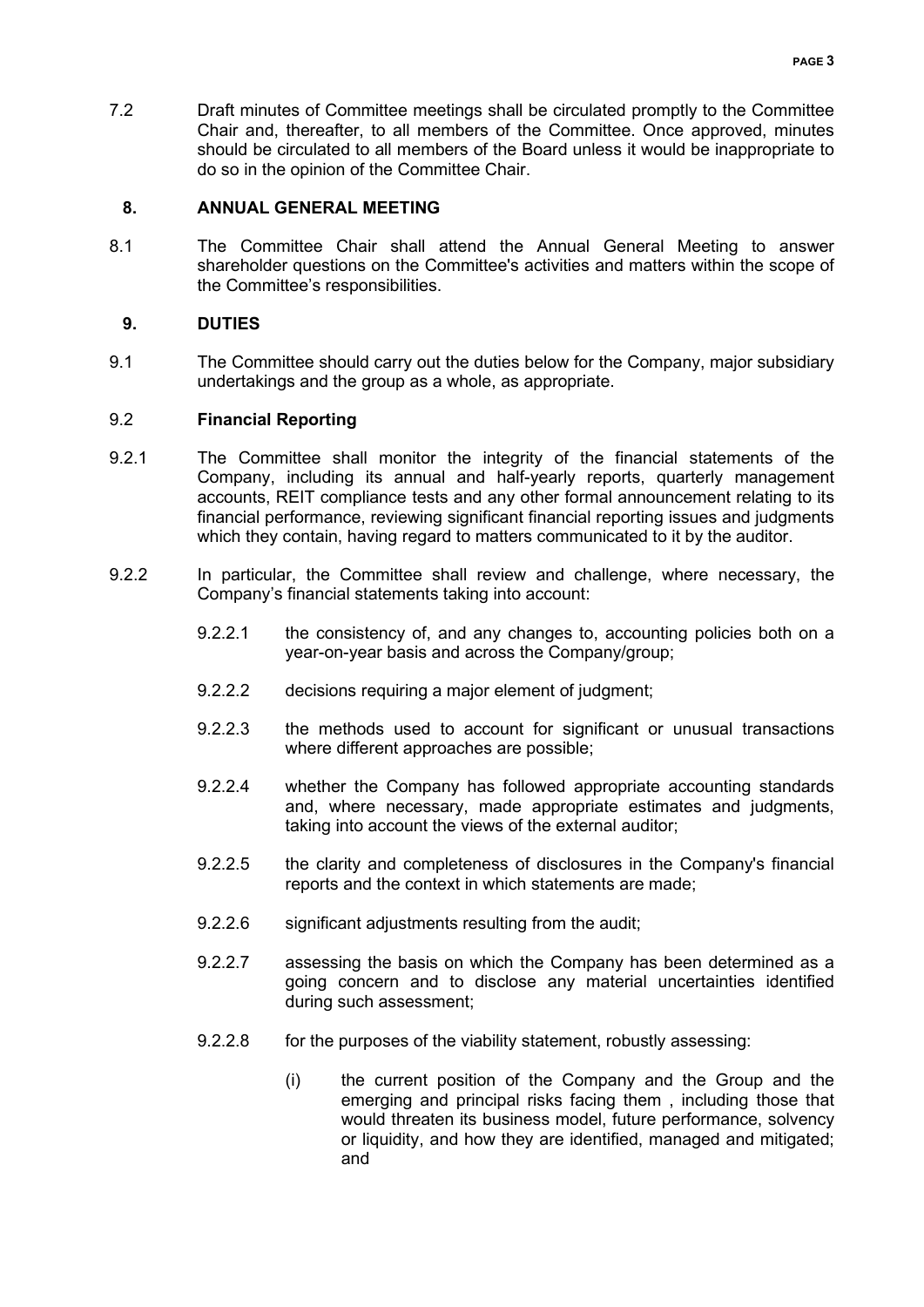- (ii) the prospects of the Company over such period deemed appropriate (significantly longer than 12 months);
- 9.2.2.9 all material information presented with the financial statements, such as the strategic report and the corporate governance statement (insofar as it relates to the audit and risk management); and
- 9.2.2.10 the Investment Manager's Report, confirming that the Investment Manager has conducted the affairs of the Company in compliance with the regulations applying to it.
- 9.2.3 The Committee shall supervise the Company's policy in respect of tax planning.

Where the Committee is not satisfied with any aspect of the proposed financial reporting by the Company, it shall report its views to the Board.

# 9.3 **Shareholder Distributions**

9.3.1 The Committee shall, on a quarterly basis, review the net asset value and dividend recommendation from the Investment Manager and recommend to the Board the level of distributions to shareholders by way of dividend, and the amounts payable as REIT property income distributions and ordinary UK dividends, respectively.

#### 9.4 **Valuation of Assets**

9.4.1 The Committee shall, on an annual basis, review the valuation of the Company's underlying property assets.

#### 9.5 **Internal Controls and Risk Management Systems**

- 9.5.1 The Committee shall, as appropriate to the nature of the Group,:
	- 9.5.1.1 carry out a robust assessment of the Company's emerging and principal risks and confirm in the annual report that it has completed this assessment, including a description of its principal risks, what procedures are in place to identify emerging risks, and an explanation of how these are being managed or mitigated.
	- 9.5.1.2 monitor the company's risk management and internal control systems and, at least annually, carry out a review of their effectiveness and report on that review in the annual report. The monitoring and review should cover all material controls, including financial, operational and compliance controls. ensure that there are clear processes for bringing significant issues to its attention more rapidly when required, and agreed triggers for doing so;
	- 9.5.1.3 review and recommend to the Board the disclosures to be included in the annual report in relation to internal controls, risk management and the viability statement;
	- 9.5.1.4 review whether the Company continues to satisfy its loan covenants;
	- 9.5.1.5 review the list of approved deposit takers and deposit limits; and
	- 9.5.1.6 monitor adherence to best practice in corporate governance.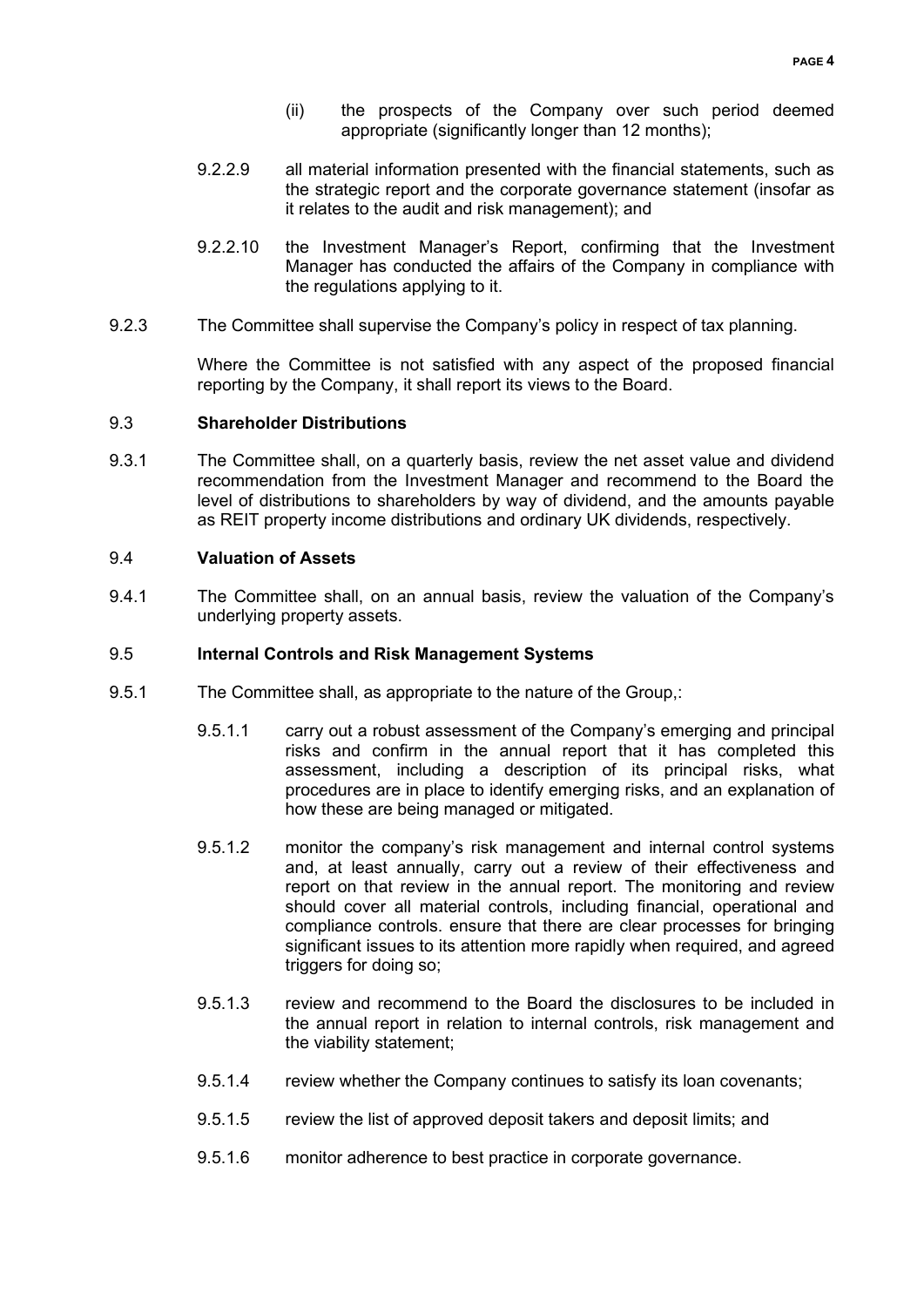# 9.6 **Whistleblowing**

- 9.6.1 The Committee shall:
	- 9.6.1.1 review the adequacy and security of the Company's arrangements by which staff of the Administrator or the Investment Manager (or any other service provider of the Company) may raise concerns, in confidence, about possible wrongdoing in financial reporting or other matters;
	- 9.6.1.2 ensure that these arrangements allow proportionate and independent investigation of such matters and appropriate follow-up action; and
	- 9.6.1.3 review the assurances from all service providers of the Company regarding their systems and controls for the prevention of bribery.

# 9.7 **Internal Audit**

- 9.7.1 The Committee shall review promptly all reports, including ISAE 3402 Report, on the Company arising from the Investment Manager's internal audit, along with internal controls reports from the Registrar and Administrator.
- 9.7.2 The Investment Manager's Compliance and Risk Officer shall have the right of direct access to the Chair of the Committee.
- 9.7.3 The Committee shall consider the major findings of internal investigations and management's response.
- 9.7.4 The Committee shall consider annually whether there is a need for an internal audit function and make a recommendation to the Board, and the reasons for the absence of such a function should be explained in the relevant section of the annual report.

#### 9.8 **External Audit**

- 9.8.1 The Committee shall:
	- 9.8.1.1 have primary responsibility for the appointment of the auditor. This will include negotiating the fee and scope of the audit, initiating a tender process, influencing the appointment of an engagement partner and making recommendations to the Board to be put to shareholders for approval at the annual general meeting in relation to the appointment, re-appointment and removal of the external auditor;
	- 9.8.1.2 ensure that the Company's external auditors' contract is put out to competitive tender in line with the 2014 Competition and Markets Authority Order on Competitive Tender Processes (the "CMA Order") and that any subsequent contract is put out to competitive tender at least every ten years, with the proviso that no single firm may serve as the Company's auditor for a period exceeding 20 years;
	- 9.8.1.3 consider and make recommendations to the Board in relation to the provision of non-audit services by the Company's external auditor;
	- 9.8.1.4 be responsible for the selection procedure for the appointment of audit firms. It will oversee the selection process, and ensure that all tendering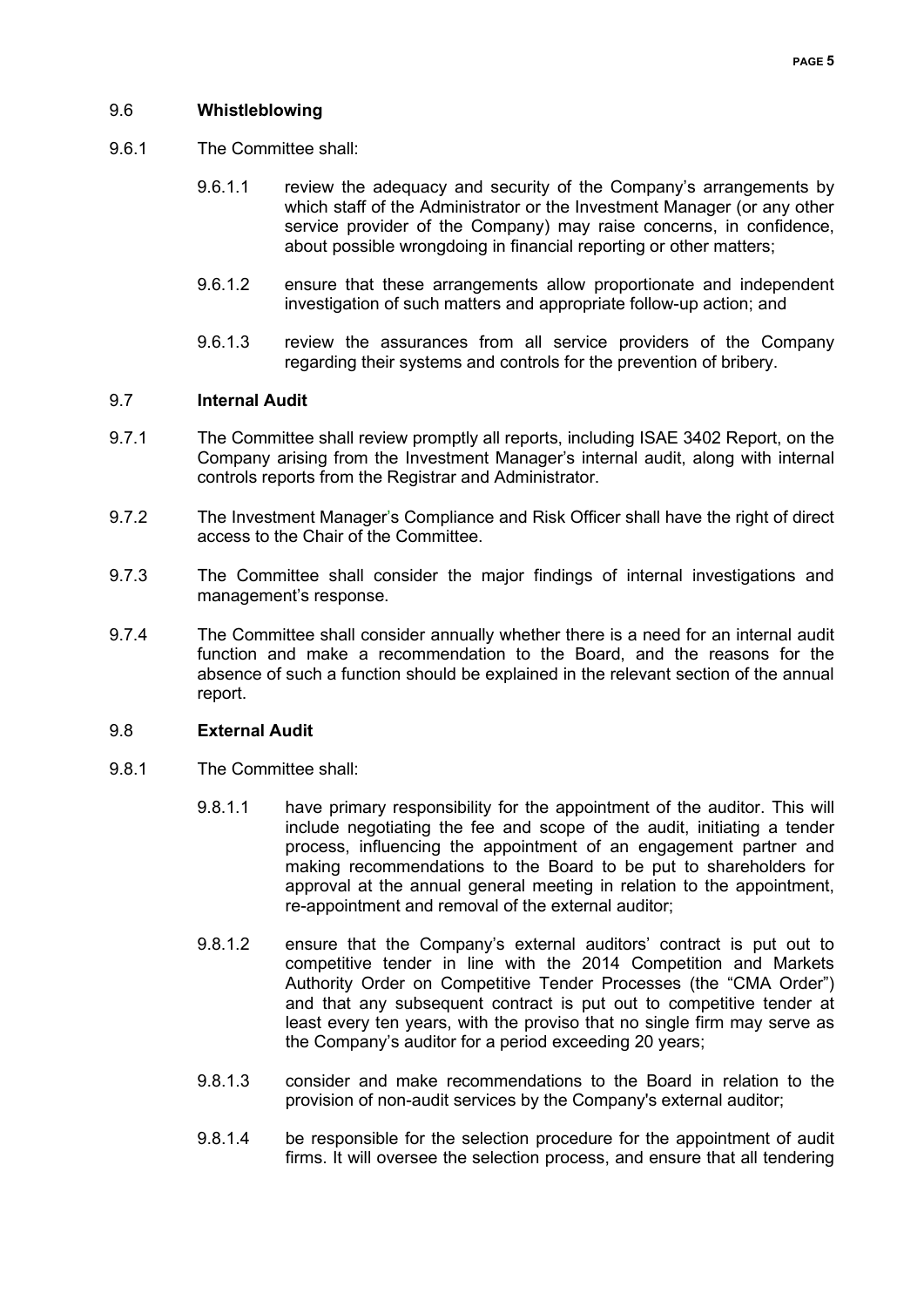firms have such access as is necessary to information and individuals during the duration of the tendering process;

- 9.8.1.5 if an auditor resigns, the Committee shall investigate the issues leading to this and decide whether any action is required;
- 9.8.1.6 oversee the relationship with the external auditor including (but not limited to):
	- 9.8.1.6.1 approve their remuneration, including fees for both audit and/or non-audit services and that the level of fees is appropriate to enable an effective and high quality audit to be conducted;
	- 9.8.1.6.2 approval of their terms of engagement, including any engagement letter issued at the start of each audit and the scope of the audit;
	- 9.8.1.6.3 assessing annually their independence and objectivity taking into account relevant UK law, regulations, the Ethical Standard and other professional requirements;
	- 9.8.1.6.4 considering the annual disclosure from the statutory auditor and discuss with the auditor the threats to their independence and the safeguards applied to mitigate those threats. This shall involve a consideration of all relationships between the Company and the auditor (including throughout the group and the audit firm's network firms) and any safeguards established by the external auditor, in order to assess whether those relationships appear to impair the auditor's independence and objectivity;
	- 9.8.1.6.5 seek information annually about their policies and processes for maintaining independence and monitoring compliance with relevant requirements, including those regarding the rotation of audit partners and staff and the employment of former employees of the Company's auditor;
	- 9.8.1.6.6 satisfying itself that there are no relationships (such as family, employment, investment, financial or business) between the auditor and the Company (other than in the ordinary course of business) which could adversely affect the auditor's independence and objectivity;
	- 9.8.1.6.7 monitoring the auditor's compliance with the Ethical Standard, the level of fees paid by the Company compared to the overall fee income of the firm, or relevant part of it, and other related regulatory requirements; and
	- 9.8.1.6.8 assessing annually and reporting to the board on the qualifications, expertise and resources of the auditor and the effectiveness of the audit process which shall include a report from the external auditor on their own internal quality procedures and consideration of audit firms' annual transparency reports;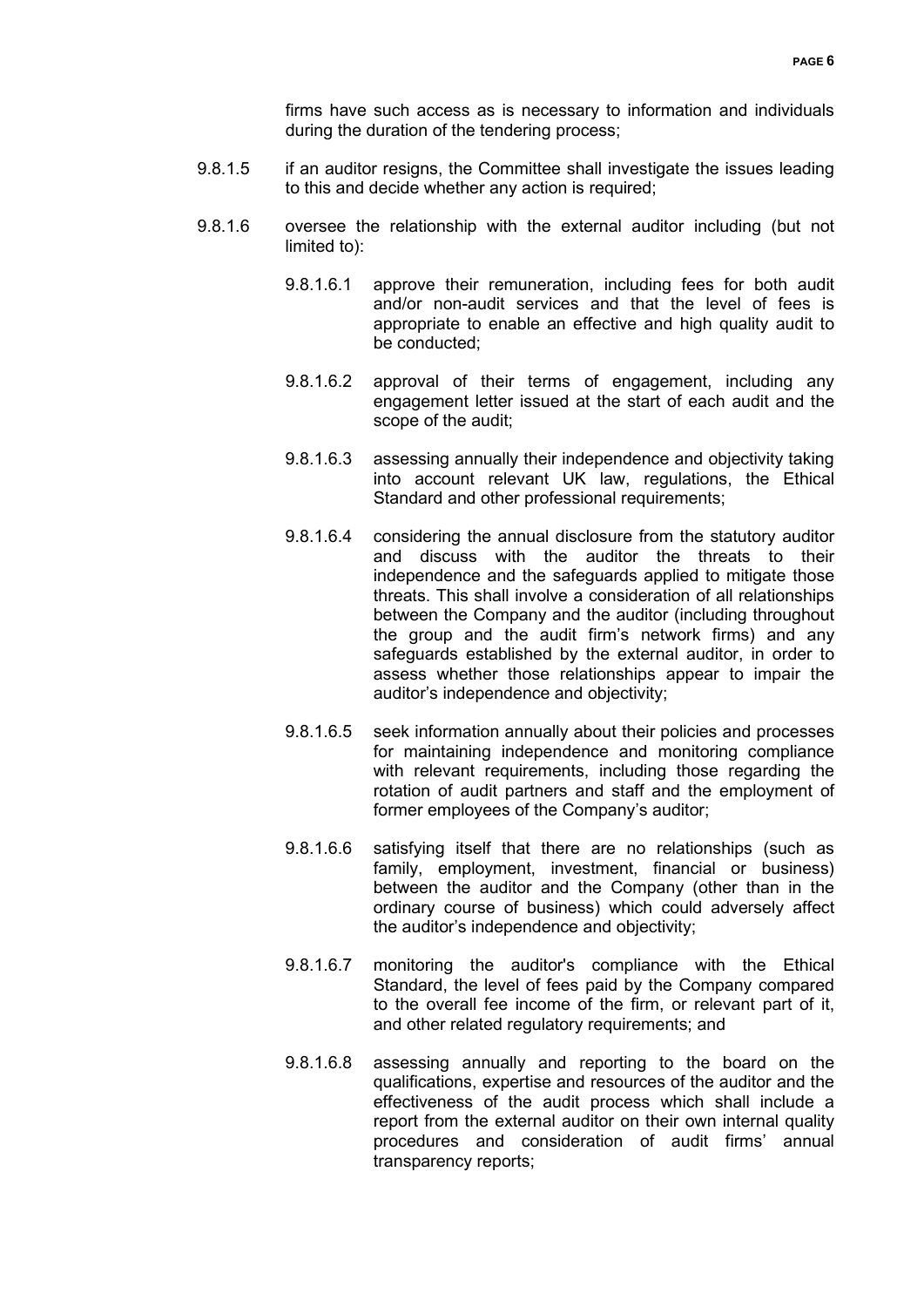- 9.8.1.7 meet regularly with the external auditor (including once at the planning stage before the audit and once after the audit at the reporting stage), and at least once a year, without management being present, to discuss their remit and any issues arising from the audit with respect to accounting or internal control systems, and to ensure that the auditors' management letters and the Investment Manager's responses are reviewed;
- 9.8.1.8 review and approve the annual audit plan, consider the planned levels of materiality and proposed resources to execute the audit plan, and ensure that it is consistent with the scope of the audit engagement and review whether the plan has been met; and
- 9.8.1.9 review the findings of the audit work and the auditor's report with the external auditor in a timely manner. This shall include, but not be limited to, the following:
	- 9.8.1.9.1 a discussion of any major issues which arose during the audit and have subsequently been resolved and those issues that have been left unresolved;
	- 9.8.1.9.2 ask the auditor to explain how they addressed risks to audit quality;
	- 9.8.1.9.3 weigh the evidence they have received in relation to each of the areas of significant judgment and review key accounting and audit judgments;
	- 9.8.1.9.4 ask the auditor for their perception of their interactions with the Investment Manager and the Administrator; and
	- 9.8.1.9.5 review levels of errors identified during the audit, obtaining explanations from the Investment Manager and the Administrator and, where necessary, the external auditors as to why certain errors might remain unadjusted.
- 9.8.2 The Audit and Risk Committee shall keep under review the relationship with the external auditors including (but not limited to), discussions with the external auditors concerning such issues as compliance with accounting standards and any proposals which the external auditors have made, e.g., in respect of the Investment Manager's internal auditing standards.
- 9.8.3 At the end of the annual audit cycle, the Committee shall assess the effectiveness of the audit process. In the course of doing so, the Committee should:
	- 9.8.3.1 ask the auditor to explain the risks to audit quality that they identified and how these have been addressed;
	- 9.8.3.2 discuss with the auditor the key audit firm and network level controls the auditor relied on to address the identified risks to audit quality and enquire about the findings from internal and external inspections of their audit and their audit firm;
	- 9.8.3.3 review whether the auditor has met the agreed audit plan and understand the reasons for any changes, including changes in perceived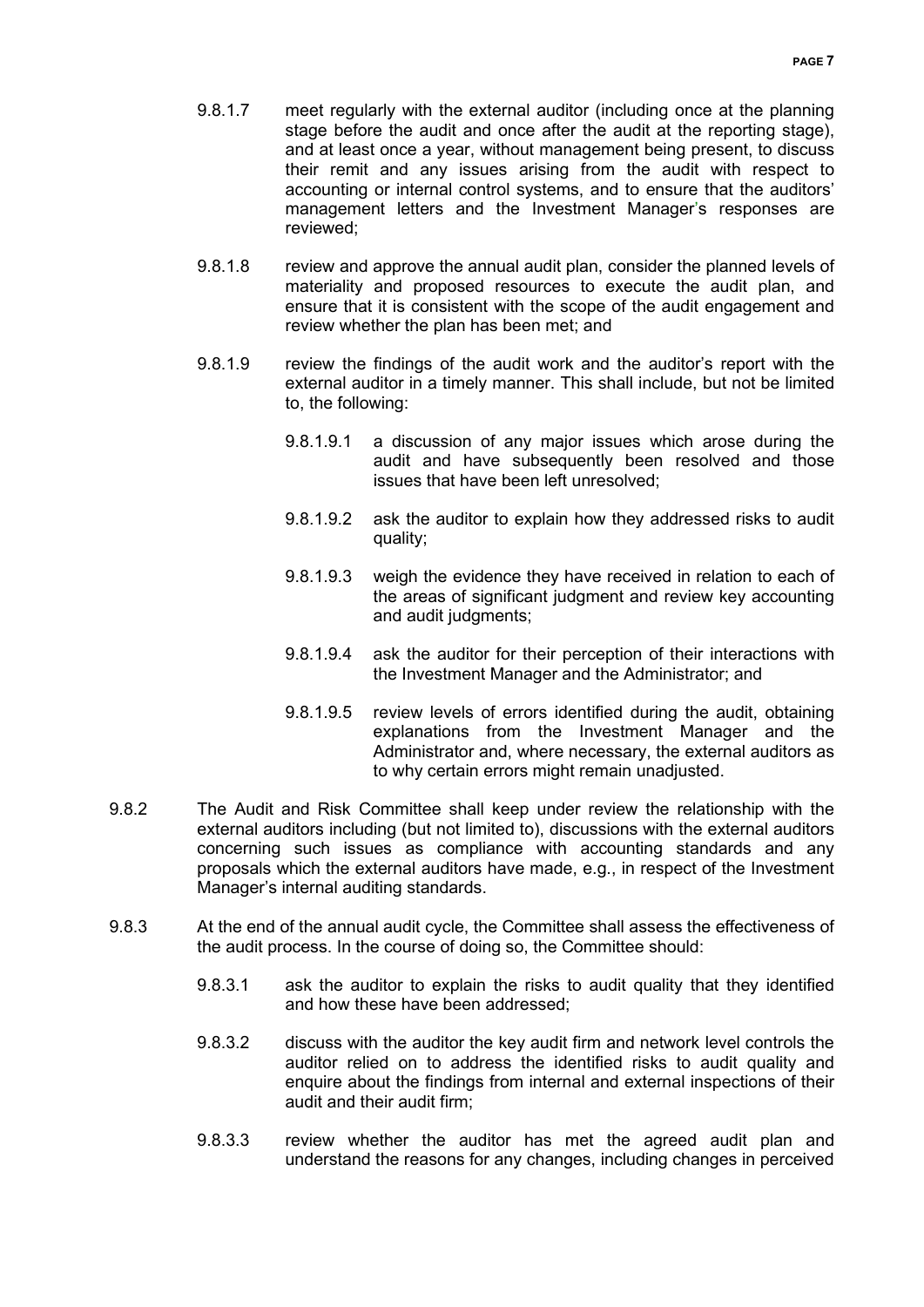audit risks and the work undertaken by the external auditors to address those risks;

- 9.8.3.4 obtain feedback about the conduct of the audit from key people of the Investment Manager or Administrator involved; and
- 9.8.3.5 review and monitor the content of the external auditor's management letter, in order to assess whether it is based on a good understanding of the Company's business and establish whether recommendations have been acted upon and, if not, the reasons why they have not been acted upon
- 9.8.4 The Committee shall also:
	- 9.8.4.1 review any representation letter(s) requested by the external auditor before signature and give particular consideration to matters where representation has been requested that relate to non-standard issues;
	- 9.8.4.2 develop and implement a policy on the supply of non-audit services by the external auditor and monitor the level of fees payable to the external auditor in respect of these services, taking into account any relevant ethical guidance on the matter and keep the policy under review;
	- 9.8.4.3 approve any non-audit services, ensuring that the provision of such services does not impair the auditor's independence or objectivity; and
	- 9.8.4.4 develop a policy for how the Committee will assess whether non-audit services have a direct or material effect on the audited financial statements, how the Committee will assess and explain the estimation of the effect on the financial statements and how the Committee will consider the auditor's independence.

# **10. REPORTING RESPONSIBILITIES**

- 10.1 Where requested by the Board, the Committee shall review the content of the annual report and accounts and advise the Board on whether, taken as a whole, it is fair, balanced and understandable and provides the information necessary for shareholders to assess the Company's position, performance, business model and strategy.
- 10.2 In annual and half-yearly financial statements, the Committee should state whether it considers it appropriate to adopt the going concern basis of accounting in preparing them, and identify any material uncertainties to the Company's ability to continue to do so over a period of at least twelve months from the date of approval of the financial statements.
- 10.3 Taking into account the Company's current position and principal risks, the Committee shall explain in the annual report how it has assessed the prospects of the Company, over what period it has done so and why it considers that period to be appropriate. The Committee should state whether it has a reasonable expectation that the Company will be able to continue in operation and meet its liabilities as they fall due over the period of their assessment, drawing attention to any qualifications or assumptions as necessary.
- 10.4 The Committee Chair shall report formally to the Board on its proceedings after each meeting on all matters within its duties and responsibilities.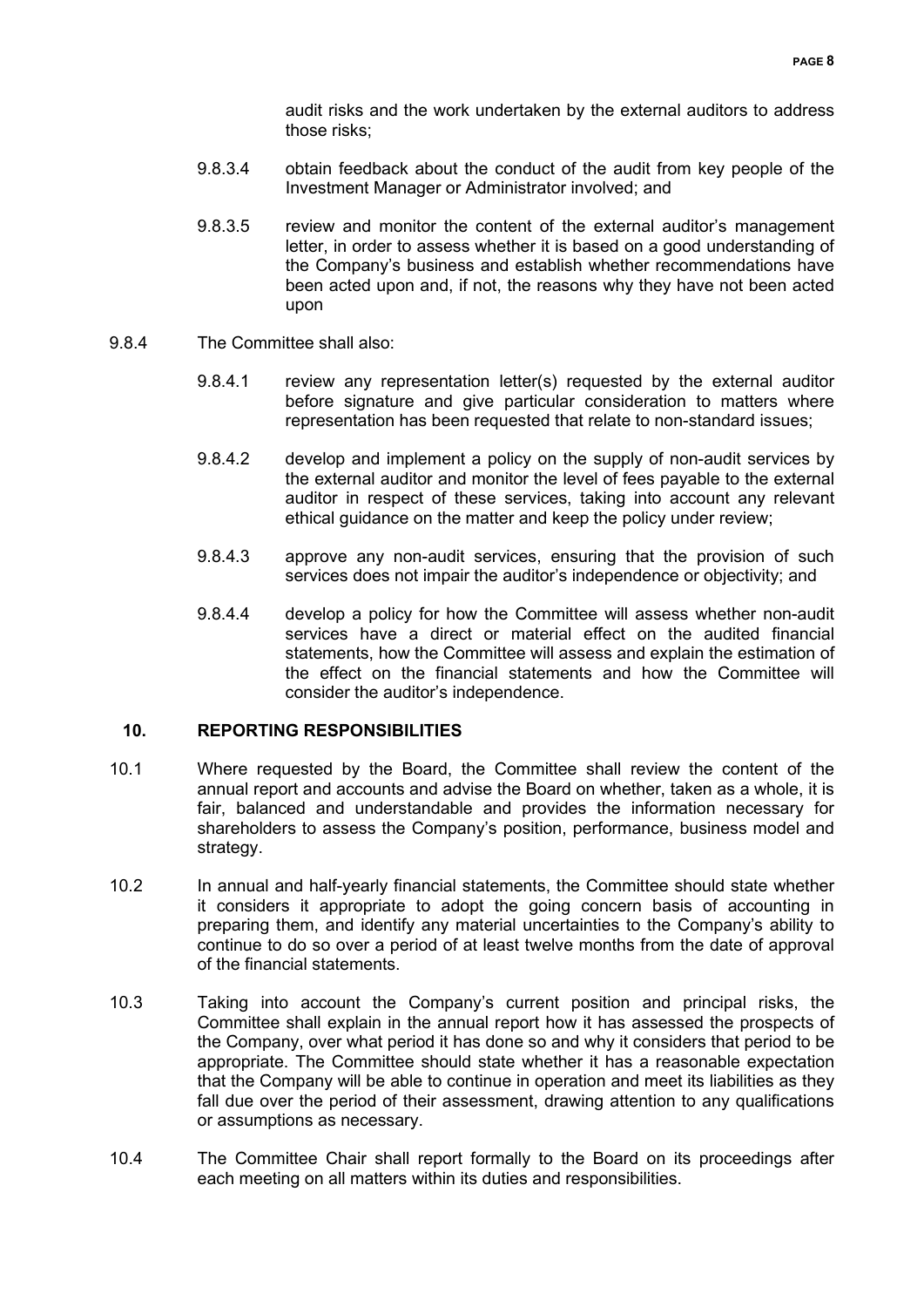- 10.5 The Committee shall make whatever recommendations to the Board it deems appropriate on any area within its remit where action or improvement is needed.
- 10.6 The Committee shall compile a report to shareholders on its activities, composition, assessments and considerations to be included in the Company's annual report in compliance with the regulations applying to it.
- 10.7 The Committee or its Chair shall discuss formally with the Board, at least once a year, the relationship with the external auditors, and identify any matters in respect of which it considers that action or improvement is needed and make recommendations as to the steps to be taken.

#### **11. COMMUNICATION WITH SHAREHOLDERS**

- 11.1 The terms of reference of the Committee, including its role and the authority delegated to it by the Board, should be made available. A separate section in the annual report should describe the work of the Committee in discharging those responsibilities**.**
- 11.2 The Committee section in the annual report should include the following matters:
- 11.2.1 a summary of the role and work of the Committee;
- 11.2.2 how the Committee composition requirements have been addressed and the names and qualifications of all members of the Committee during the period;
- 11.2.3 if the Chair of the Board is a member of the Committee, the Board should explain in the Annual Report why it believes this is appropriate;
- 11.2.4 the number of Committee meetings;
- 11.2.5 how the Committee's performance evaluation has been conducted;
- 11.2.6 how the Committee conducted its review of the effectiveness of the Company's risk management and internal control systems;
- 11.2.7 an explanation of how it has assessed the effectiveness of the external audit process and of the approach taken to the appointment or re-appointment of the external auditor;
- 11.2.8 the length of tenure of the current audit firm, the current audit partner name, and for how the long the partner has held the role;
- 11.2.9 when a tender was last conducted and advance notice of any re-tendering plans;
- 11.2.10 if the external auditor provides non-audit services, the Committee's policy for approval of non-audit services and an explanation of how auditor objectivity and independence is safeguarded;
- 11.2.11 the audit fees for the statutory audit of the Company's consolidated financial statements paid to the auditor and its network firms for audit-related services and other non-audit services, including the ratio of non-audit work. For each significant engagement, the report should explain what the services are and why the Committee has concluded that it was in the interests of the Company to purchase them from the external auditor;